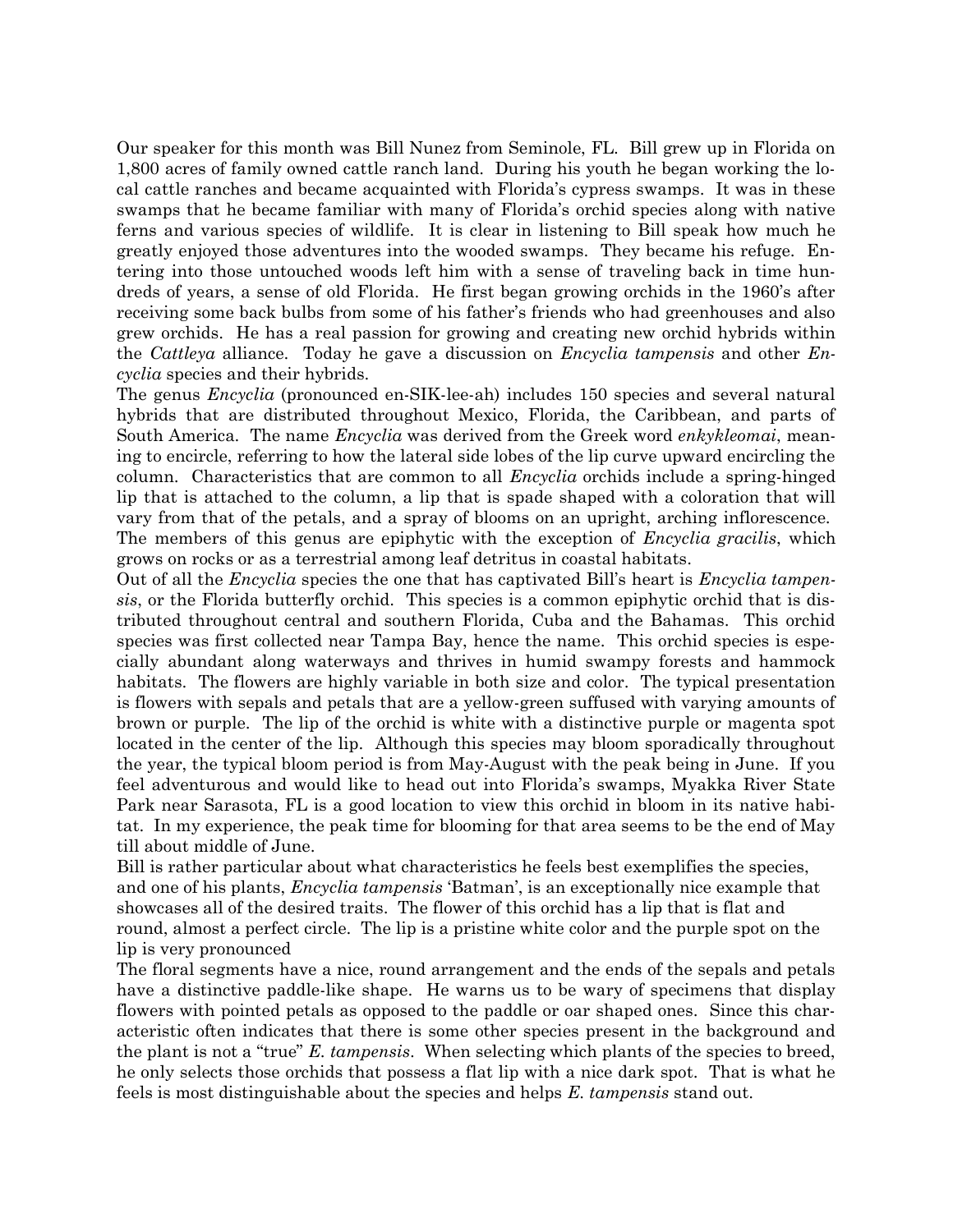Now let's take a look at some orchid hybrids that utilize *Encyclia tampensis*, other species Encyclias, and their influence on hybridization. One thing about hybridization is that it is trial and error. You never really know what quality of plants that you are going to end up with. Sometimes things do not always work out as you had hoped, as was the case of a cross created using an alba form of E. tampensis and Blc. Little Toshie. Bill informed that the majority of progeny from this cross were a disappointment. There were just a few plants from the entire cross that had pleasing flowers with a large, frilly lip and Encyclia influenced flower petals. In addition to the disappointment of the shape of the flowers the overall flower count with this cross was something to be desired. The best plants only developing two blooms per inflorescence. Sometimes in hybridization certain orchids are just too far apart from one another genealogically that the hybrid does not work. The hybrid Cty. El Hatilio  $(C. \text{ mosaic } v. \text{ semi-alba } x. E. \text{ tampensis} )$  had such extremely poor overall flower form that Bill mentioned he tossed nearly 600 plants into the dumpster. Every now and then nature will surprise you and give you a result that you were not at all anticipating from crossing two orchids. That is the case of E. gracilis, a natural hybrid of E. corerellii and E. fehlingii. Both parents in this cross have small side lobes and a less than showy lip, yet the resulting offspring is a flower with a large, flamboyant showy lip and large side lobes. Further use of E. corerellii in hybridization has revealed that when this species is utilized as a parent in a cross that it will "puff out" the side lobes and lip of the flowers in its offspring. In breeding orchids it can often take several generations in order to breed out certain traits that are distinctive of a species. For instance, the hybrid Encyclia Cashen's Chocolate Rose [E. Orchid Jungle  $(E. \text{ alta } x, E. \text{ phonicea}) \times E. \text{ cordigera}$ ] has flowers that display flat and are not claw-shaped, as is characteristic of the species E. cordigera. Another example of this is the species E. plicata, which is perfectly beautiful in its own right, but not used much in hybridization because it takes many generations of breeding in order to help straighten out the lip. A favorite species of Bill's that he enjoys using in hybridization is  $E.$  randii. He is partial to the wide lip and chocolate colored sepals and petals that this species will pass along to its progeny. Cty. Brazilian Rubies (C. tenebrosa x E. randii) is a beautiful hybrid created using this species that has deep chocolate colored sepals and petals and a bright fuchsia-red colored lip. Because of the *Encyclia* parentage the flowers of this hybrid hold and present better with considerably less flopping over. Another species known to pass along desired traits to its offspring is E. alata. The presence of E. alata in a cross will cause offspring to have striations on the lip and a yellow picotee around the edge of the lip. An example of these characteristics can be observed in the hybrid Enanthleya Pixie Charm (Cattlianthe Pixie x E. alata). Over the years there have been several hybrids made using  $E$ . tampensis and other Encyclia species. Although I am sure it is difficult to single just one hybrid out, a personal favorite of Bill's is Cty. Ken Anderson [C. Valentine (C. *loddigesii* x C. warneri) x E. tampensis]. The flowers of this hybrid are heavily influenced by both E. tampensis and C. loddigesii. other Encyclia species. Although I am sure it is difficult to single just one hybrid out, a personal favorite of Bill's is Cty. Ken Anderson [C. Valentine (C.loddigesii x C. warneri) x E. tampensis]. The flowers of this hybrid are heavily influenced by both E. tampensis and C. loddigesii.

The cultural requirements for *Encyclia* orchids are straight forward and similar to most other species of orchid. Just like with other orchid species they desire good, strong air movement. They prefer brighter light similar to Cattleyas, however, care should be taken